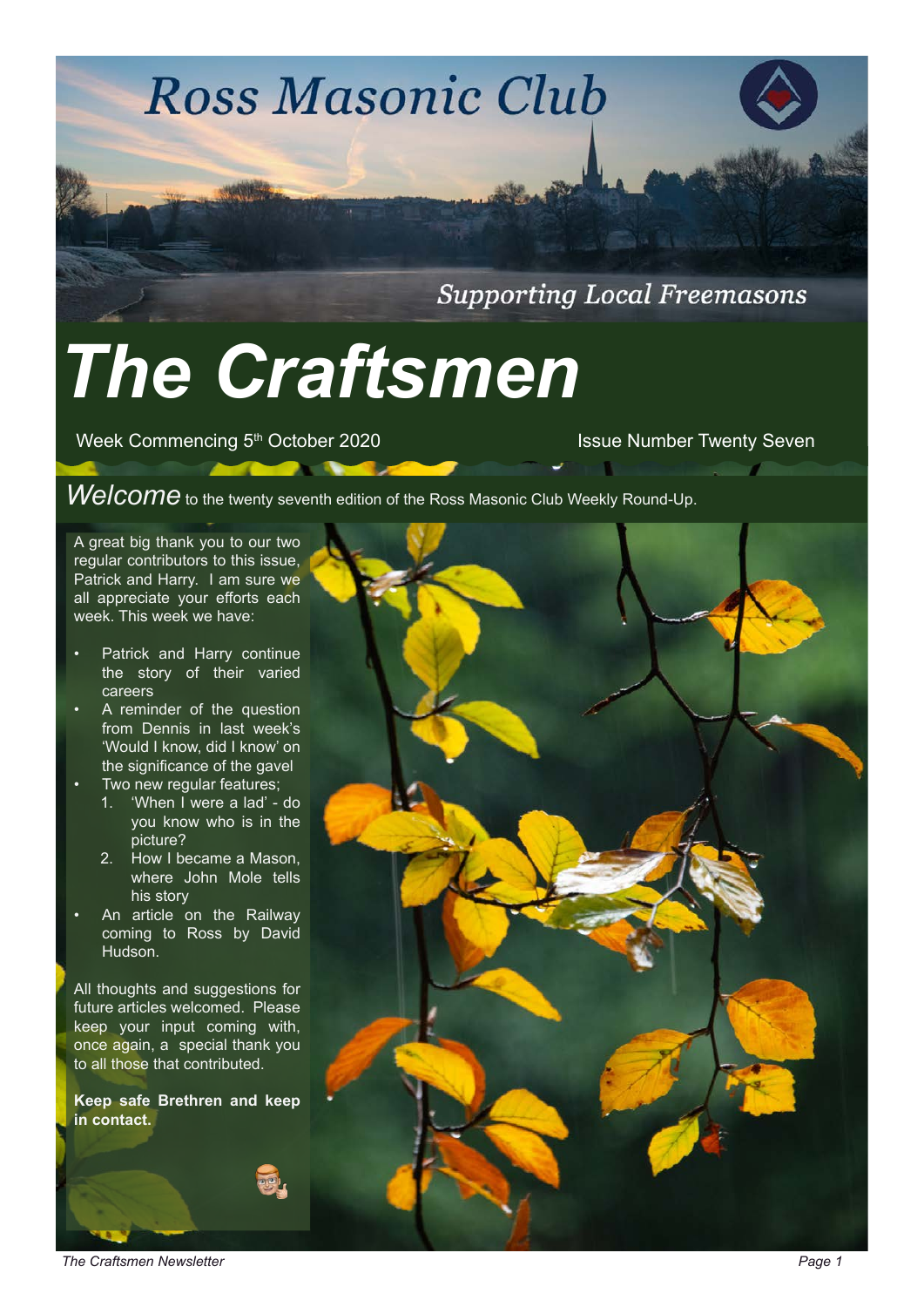# *Keeping in Contact and Staying Sharp Facebook*



We have set up a Facebook Group for Ross Masonic Club. We currently have 28 members across the Lodges and Chapter. Any members of Lodges or Chapter that meet at Ross Masonic Hall are welcome to join in.

# **Would I know the answer? Did I know the answer?**

#### *By W.Bro. Dennis W. Roberts, PAGDC Group Leader Information and Guidance Group*

#### *A reminder that last week I asked: What is the significance of the Gavel?*

You can always check your thoughts by visiting 'Solomon' of course! https://solomon.ugle.org.uk Dennis Roberts - Group Leader Information and Guidance Group e-mail: roberts.greeba@btinternet.com



#### **To Autumn**

Season of mists and mellow fruitfulness, Close bosom-friend of the maturing sun; Conspiring with him how to load and bless With fruit the vines that round the thatch-eves run; To bend with apples the moss'd cottage-trees, And fill all fruit with ripeness to the core; To swell the gourd, and plump the hazel shells With a sweet kernel; to set budding more, And still more, later flowers for the bees, Until they think warm days will never cease, For summer has o'er-brimm'd their clammy cells.

Who hath not seen thee oft amid thy store? Sometimes whoever seeks abroad may find Thee sitting careless on a granary floor, Thy hair soft-lifted by the winnowing wind; Or on a half-reap'd furrow sound asleep, Drowsed with the fume of poppies, while thy hook Spares the next swath and all its twined flowers: And sometimes like a gleaner thou dost keep Steady thy laden head across a brook; Or by a cider-press, with patient look, Thou watchest the last oozings, hours by hours.

Where are the songs of Spring? Ay, where are they? Think not of them, thou hast thy music too,-- While barred clouds bloom the soft-dying day, And touch the stubble-plains with rosy hue; Then in a wailful choir the small gnats mourn Among the river sallows, borne aloft Or sinking as the light wind lives or dies; And full-grown lambs loud bleat from hilly bourn; Hedge-crickets sing; and now with treble soft The redbreast whistles from a garden-croft, And gathering swallows twitter in the skies.

*By John Keats*

**The Craftsmen Newsletter Page 2 Page 2 Page 2 Page 2 Page 2 Page 2 Page 2**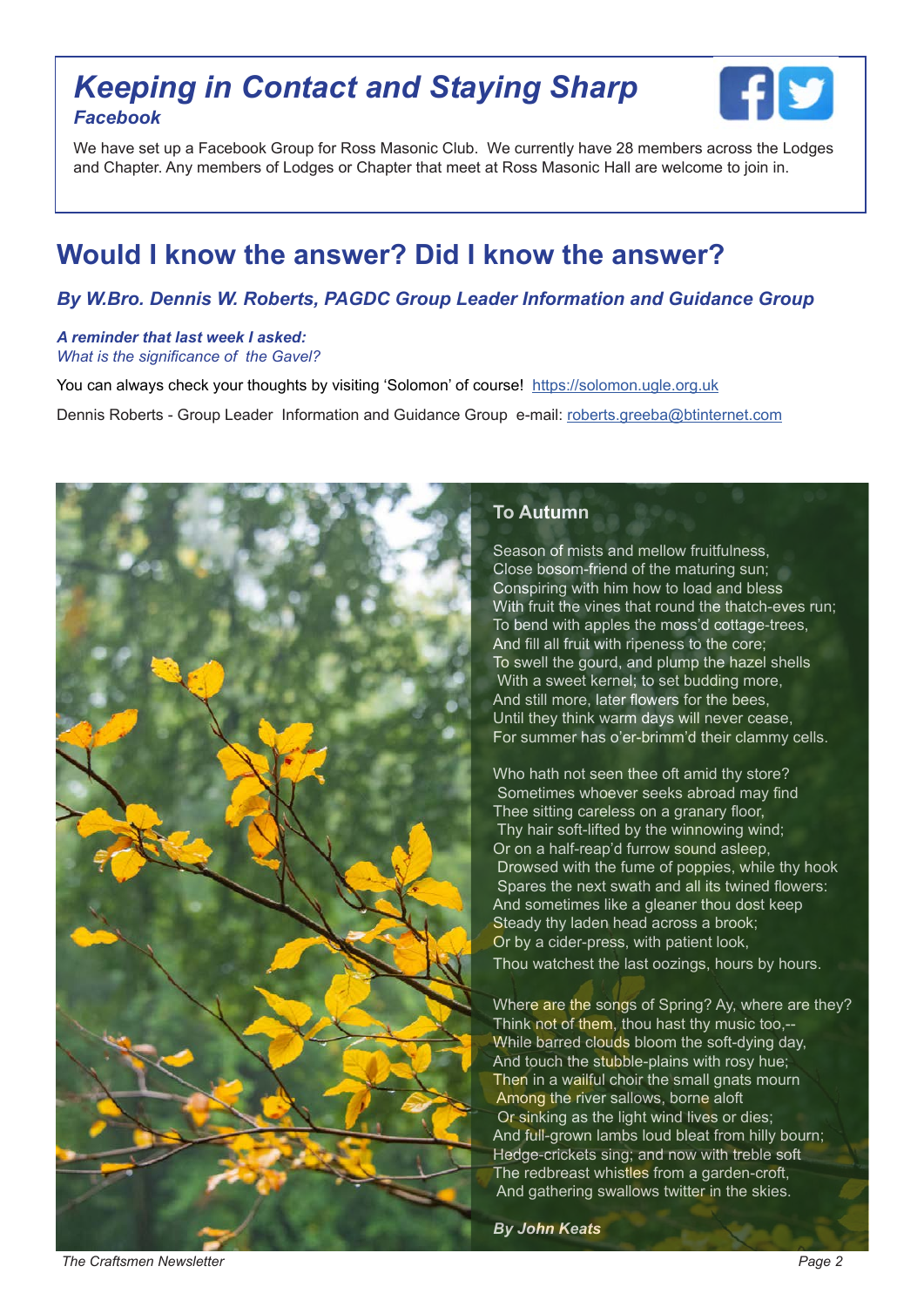# *How it All Began*

**John Mole describes his route Into Masonry.**

My family and friends never had any connection with Freemasonry and how I became involved is a short story in itself.

After leaving school in 1960, I became an apprentice engineer with Stewarts and Lloyds (later British Steel) in Halesowen spending five years training in all aspects of practical engineering skills. With day release at Dudley Technical College I obtained an HNC in engineering. On completion I spent some time assisting with the development of plastic extrusion machines for the coating of steel tubes. By 23, I was the supervisor of a galvanising plant.

I quickly realised that I did not want a life confined to a factory or office and with the then expanding laying of North Sea gas pipelines I joined a company MAPEL, designing and installing cathodic corrosion prevention systems. I spent a few years, although based at home, on sites all over the UK. The commissioning of these systems involved liaison with the local utilities, particularly gas companies. This led me to be well known by engineers at the then West Midlands Gas. When a vacancy became available in 1974, I was approached and joined West Midlands Gas.

Spending time initially at Dudley and then a year in Birmingham as part of the team converting over to Natural Gas, the remainder of my time was based in West Bromwich.

I progressed through the ranks from assistant engineer to, by 1990's, the District Operations Manager. I was responsible for all gas mains, services, plant and equipment, three supervisors and over 50 direct and contract employees.

I was 'Mr Gas' for the district which encompassed Sandwell Metropolitan Borough. With the Open University I had obtained a degree;

332nd Regular Meeting of the Lodge will be held on THURSDAY, 14th OCTOBER, 1993 at 4.45 p.m.

**LABOUR OF THE LODGE** 

With experience and a dissertation I had become a Chartered Gas Engineer.

One afternoon in 1992, leaving a building site meeting, I was contacted by radio by one of my supervisors requesting I attend at West Bromwich Masonic Hall as soon as possible. Arriving a few minutes later I found the supervisor and one of my direct labour emergency teams standing around an excavation on the gas service to the Masonic Hall. There was a strong smell of gas and it was obvious the service was leaking.

When a gas service to a commercial or industrial property is leaking, there are two problems. One is safety, the other is who is going to pay for the replacement? Cutting the gas off usually sorts out both. In this case, both the emergency team and their supervisor had been reluctant to do so, following approaches from the Masonic Hall. There was a meeting that night and meals needed to be provided.

I did not hesitate and instructed the team to cut off the gas supply. I did a brief survey of the route of a replacement service; the meter position was acceptable and I informed the hall that one of our commercial representatives would be contacting them (to sort out payment) and left the site.

It was only a few minutes to the office. The District Manager, Jack Graham was waiting in the car park. ''What's going on at the Masonic Hall?''. How the hell did he know so quick!

''Just cut them off, gas leaking into the building, service pipe needs replacing, when it's been sorted who's paying, perhaps a couple of days to get them back on''. I replied.

He looked me straight in the eye. ''If you wanted to, you could get them back on tonight''. He said no more and walked away.

I thought a moment, and at the time, did not realise how much it would change my life.

I called the emergency team and told them to remain on site until I returned. The supervisor was contacted and told to move a second team to the site to assist.

By 7.30pm that evening a replacement gas service had been installed. Nothing was ever discussed about the incident, but a couple of weeks later, Jack Graham explained he was a member of Murdoch Lodge, no 3480 and would my wife and I like to come as his guests to their Ladies Night at the Chateau Impney. I was invited to join the lodge soon after, which I did in 1993.

Murdoch Lodge, named after William Murdoch, founder of the gas industry, met 4 times a year at Stirling Road, Birmingham. It was formed in 1911 by a group of Gas Works Managers. There were strict by-laws that all members should be employed in the gas industry, hold responsible positions and be chartered engineers. It had similar sister lodges, Northern Star in Manchester and Evening Star in London. These restrictions limited new membership, and in my time, they were amended, first to include other utilities and then gas contractors.

I slowly progressed in the lodge, and even after retirement and moving to Gloucestershire in 1997, continued my membership. I was Worshipful Master in 2000, which some of you attended.

As I became involved in other orders in Gloucestershire and Herefordshire, my visits to Murdoch lodge grew less, I attended the 100-year anniversary in 2011, but Murdoch Lodge did not survive the closure of Stirling Road. Membership, like me had dispersed. I shall never forget my visits to Murdoch Lodge. It had a very formal atmosphere; ritual was always good and the festive board enjoyable.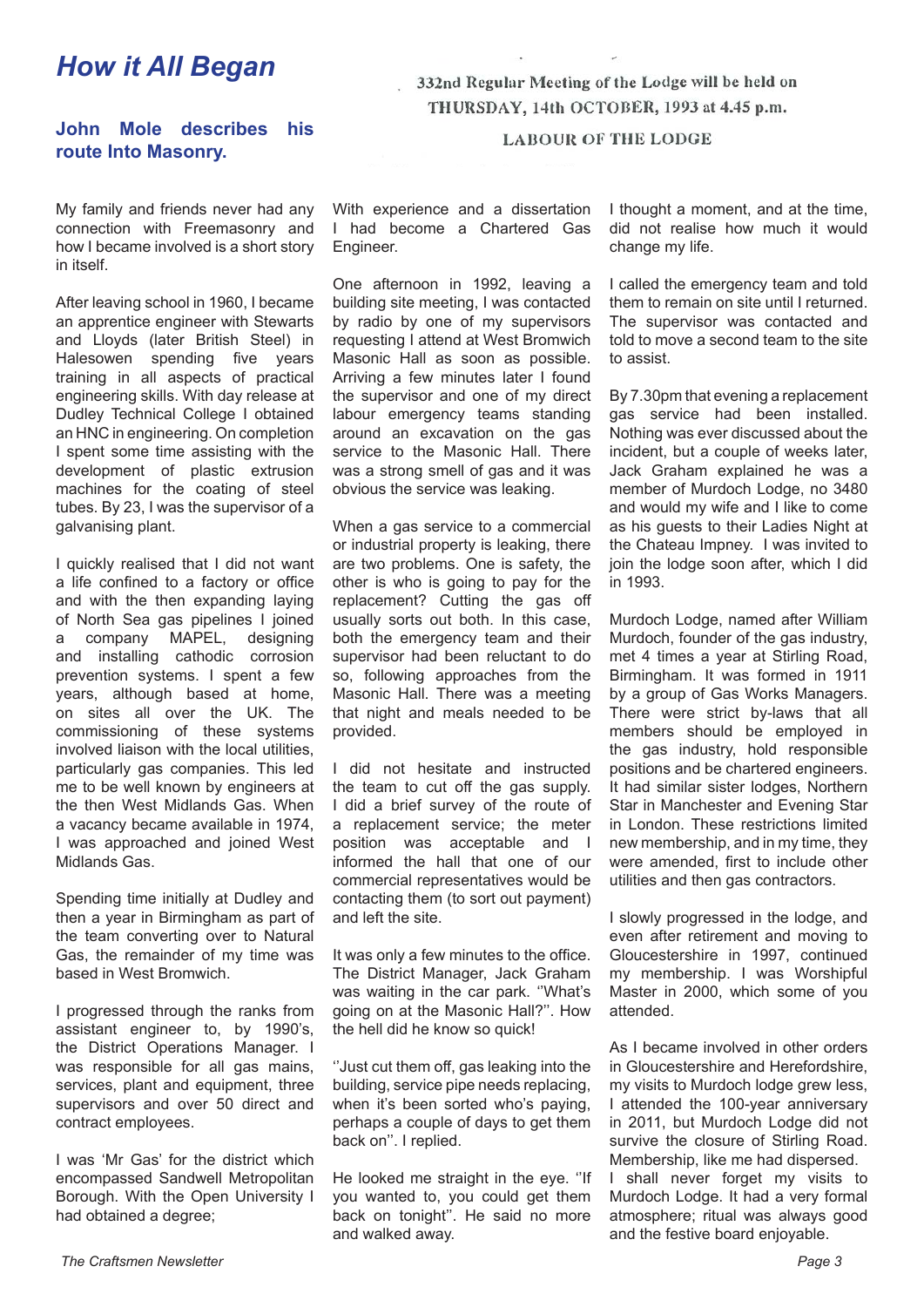## *'When I Were A Lad' A new feature which we hope we can run over a few weeks*

*Please send in your pictures of you as a child and a short clue. We will publish the photo one week so people can guess who you are and publish the results the following week. Either a scanned image or take a picture of the photo with your phone and send it in with a few words of description. Just for a laugh - nothing too serious!*



Did you Guess? This is Tim Fycun WM of Ariconium and a Zoom attendee.



Here is Tim looking very elegant



Any idea who this young chap is with is Grandmother around 1947 in Worcestershire?

# *Harry's in Hot Water! (Part VIII)*

*The further adventures of Harry Holwell*

#### *Return to my home force*

The date now is early 1984 and I have been on the crime squad for a year. Although we work long hours and accumulate considerable hours of overtime there is an unwritten rule that you will only be paid a certain number of hours each month.

The remainder of hours worked be put onto your overtime card from which you can claim payment in the months ahead, or take time off at your choice. This was in theory only because we were always busy and in fact building up even more hours.

I had a considerable number of hours on my card and I had been studying hard to take the sergeants exam so decided to take two weeks off just prior to the exam. I had been studying when I could but had fallen behind in my studies due to work.

I spent the next two weeks at home locked away studying. We had three exam papers to take. The first was Traffic law. The next was General police duties and the last was Criminal law. I studied really hard in that two weeks and was able to catch up and was well prepared for the exam which followed almost immediately after. I must say I felt quietly confident walking out the exam room at the end of the day. It was a couple of months before the results were released and I passed. I was still on the squad and had another eighteen months to go.

That year I put my name forward for promotion. The promotion race splits down into two parts. You have to pass through your home force divisional team to be forwarded to a divisional board with the ch/Supt, in my case the crime squad boss recommended me for a divisional board.

I completed this only to be told by my force that I would not be promoted whilst on the Crime Squad. I was disappointed at this, so immediately requested to return to Swindon CID as being a Detective Sergeant was my ambition at that time. I consequently returned to Divisional detective duties within weeks. I got my head down and worked hard. In these duties I also spent a lot of time performing acting duties as the sergeant on my shift was away on a courses and leave. Before going she asked me to check her basket and if I could address any issues I found. At this time I did not know the impact this would have. One of the things that had been left was of a witness making certain allegations of a missing woman possibly having come to some harm. Over the next couple of weeks I interviewed this witness over a long period of time. taking detailed notes. The witness was an alcoholic. She had split with her husband, who was the subject of the allegations. She had been having an affair with him whilst he had been with his previous wife with whom he'd had three children. The affair had gone on for some time, with his wife having no knowledge of it. He eventually left his wife.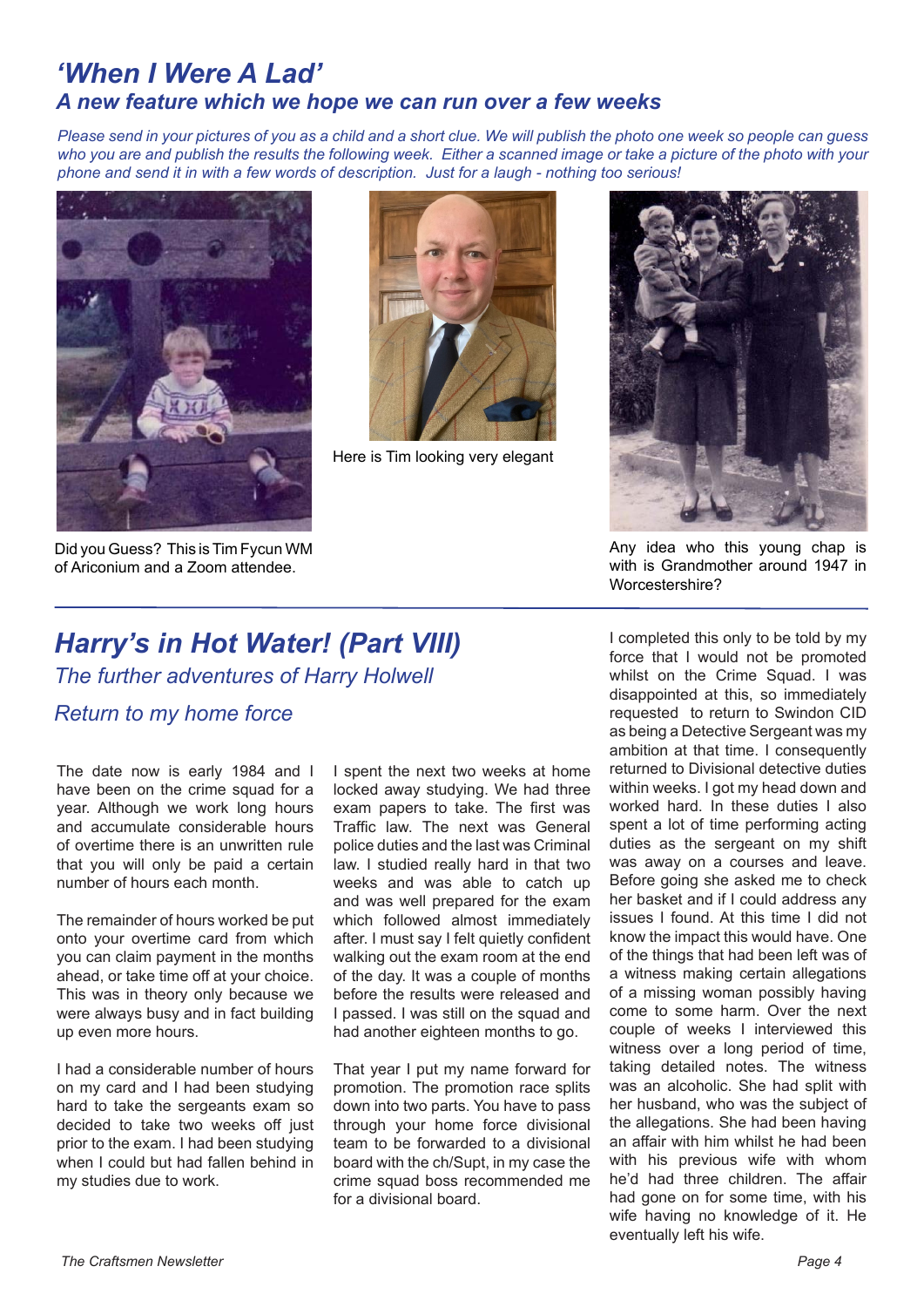### *Harry's in Hot Water! (Part VIII) Contd.......*

*The further adventures of Harry Holwell*

#### *Return to my home force*

The family home was sold and the proceeds used to purchase two homes, one for the separated wife and the other with his new girlfriend (witness). His wife and children lived with her mother while he, who worked in the building trade, had her new home renovated. She eventually moved into this new home with the children and without her husband.

On the day after moving to this new home she took the children to their school In the morning and that was the last that was ever seen of her. The children returned home that day and their mother was missing. They went back to grannies home and she reported her daughter was missing to the police several days later . He had persuaded her that her daughter may have had a boyfriend and run off with him. The mother just wanted to hear from her daughter that she was safe and well. Some weeks after she went missing the mother had a birthday card posted in South Wales allegedly from her daughter saying she was alright and she had met someone else and when she sorted her life she would be in touch. No meaningful police enquiry took place at this point. This remained the same for some 14 years until I took a statement from the alcoholic woman alleging that she suspected with no direct evidence that her husband had in fact murdered his ex wife and disposed of her by burning her body and then burying the remains under a garage in the back garden of their new home. I put together a case file and conferred with my Det/Ch Insp. Over the coming months I investigated this missing person, interviewing family relatives and friends. There was no doubt in my mind the husband had murdered his wife. His wife was unaware he was having an affair until he told her and then left. From family and friends she was loyal to him and thought he would return to her. They described her as being devoted to her children and would never leave them, also that she was totally in love with her husband.

I filed a long report including estimates of some £14,000 to dig up a garden and knock down a garage at the premises we suspected she was buried at. Consequently at a high powered CID meeting at which I was not present, they turned down my request to dig and demolish, saying there was insufficient evidence for this.

I had also put a case together for fraud and forgery whereby the husband had forged his missing wife's signatures to sell her house. I also proved by a handwriting expert that he had in fact forged his wife's writing and signature on the birthday card supposedly sent by her to her mother. The suspect had always kept in touch with his mother in law and it was him who suggested she had run off with another man. He had also heard her mother say they she just wanted to hear from her daughter to ensure she was alright. The following week the birthday card arrived!!! I could also show that at the time of her going missing she was a full time mother. There was no evidence at all of another man in her life and the husband had significant financial issues which would have made it almost impossible to finance the two mortgages required of him.

Over the following months he was charged and went through the Crown court system. He was convicted of the fraud and forgery even though he sought to divert blame to his second wife who gave evidence against him. He received a suspended prison sentence.

The barrister who tried him spoke to me after the trial and said he would be happy to go ahead with a new trial for murder without a body as there was a very good circumstantial case. This didn't happen and my head of department closed the case. I was a little frustrated as was my immediate boss Ch/Insp. However I knuckled under and got on with my work. (This will resurface later).

I had subsequently attended another promotion board and later that year was promoted straight to Detective Sergeant on our force surveillance unit. I was really pleased as in our force you normally had to return to uniform duties on promotion and also move house to a different area in the force. I didn't have to do either. This made both me and my wife happy as the children were very settled in Wootton Bassett. I was posted to our headquarters on our force surveillance unit as a Detective Sergeant. I spent the next year on this unit and we were very successful as a unit. This unit also had responsibility for carrying out bomb searches. This was very relevant in the mid 80s due to the Irish issue. I had a happy year on this unit returning home every night. I expected to be on this unit for several years. This wasn't to be as one day I was called into the Head of CID's office and he asked me to go to Chippenham. He also informed me that it was the Chief Constable's intention to send me back onto the Regional Crime Squad when a vacancy arose. This had come from my answers to his questions on my promotion board when he asked my views on the regional drug squad set up. I had been quite blunt on my answer to this and outside the stock answer expected for this sort of question. Apparently my answer had coincided with his thoughts on the matter.

More next time on my move to Chippenham CID.

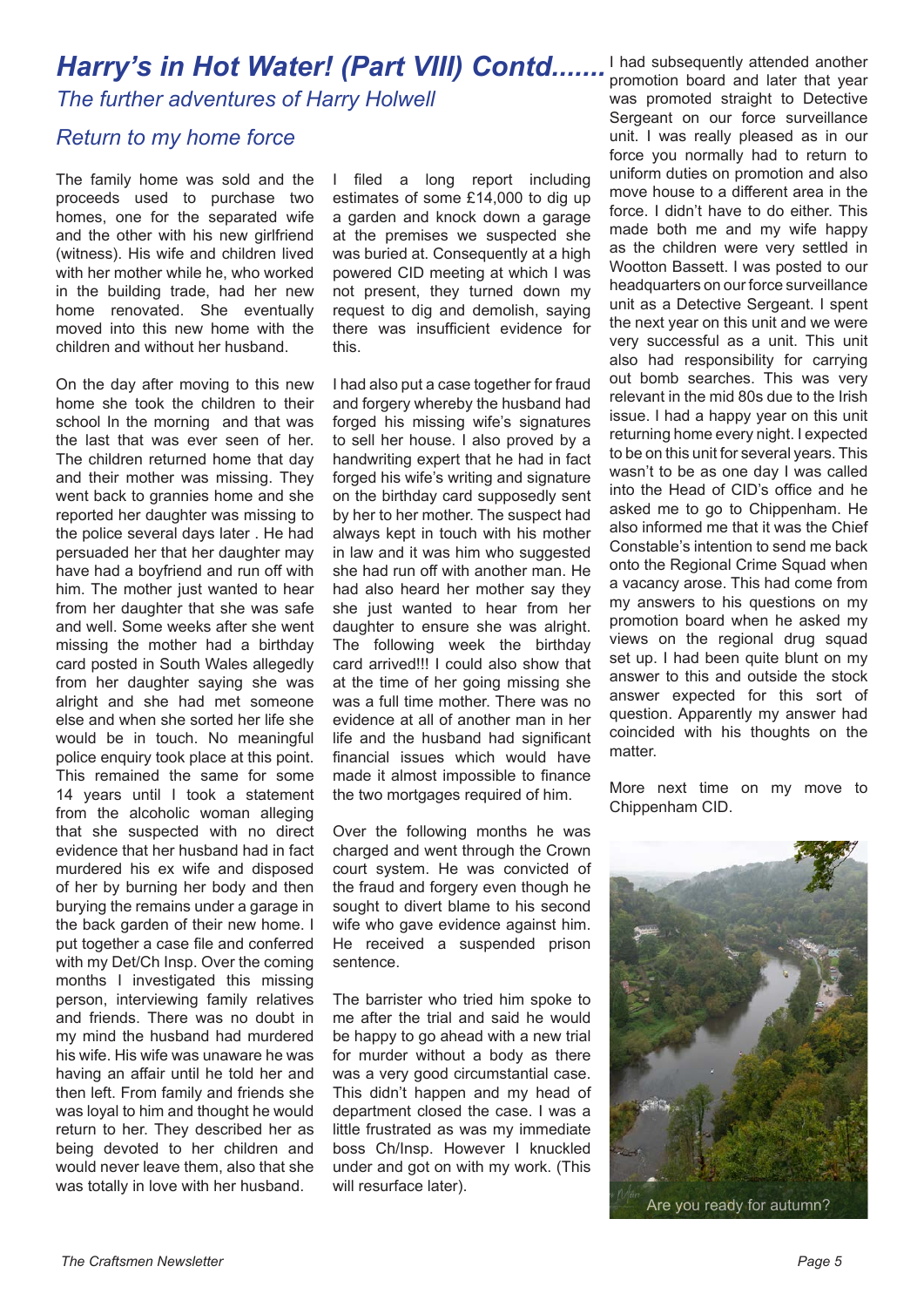# *The Railway Comes To Ross*

#### *By David Hudson*

There was great excitement in the town. Reportedly, some 5,000 people assembled at the new station to meet the special train officially opening the Hereford, Ross and Gloucester Railway. The Ross Town Band played, and 2,000 local children had a celebratory tea in the goods shed.

At 8.50 am, 1st of June 1855, the train pulled in for a brief stop before proceeding to Hereford. The train had commenced from London, stopping at Gloucester to pick up local directors and dignitaries. It left Gloucester at 8.00 am carrying 150 people, and arrived in Hereford at 9.25 am

The celebrations continued into the evening with a public tea and ball at the Town Hall, another ball at the Swan Hotel, and a dinner for the navvies at the Royal Oak.

A major player in the development of the plan was Ross banker and solicitor, and local benefactor, James Wallace Richard Hall of Springfields House, now the site of Vaga Crescent and the Oaklands Estates. He became the solicitor for and, later, a director of the Hereford, Ross and Gloucester Railway Company.

#### **JAMES WALLACE RICHARD HALL**

was born in 1799, the son of Rev. John Hall who was a naval chaplain, who, when he retired, moved to in Wallace Cottage, Much Birch (now the Old Cedars). He married twice although both of his wives died prematurely and out of his 10 children only one of them reached old age (Mary Sarah who attained 105 years).

James Hall was made a Freeman of the city of Hereford in 1822, the year after becoming a practising solicitor in Hereford. He established the Ross Dispensary and British and Foreign School (now the Masonic Hall), was treasurer of Webbe's Hospital, vicechairman of the Union Workhouse, a trustee of Baker's Charity and the Ross Turnpike Trust, a Ross Improvement Commissioner, clerk to the Wormelow Hundred, a solicitor to the Harewood End magistrates and he was pivotal in setting up the Forest of Dean Bank which is now part of Lloyds.

Following his sudden death in 1860 a fountain was erected by public subscription at the junction of Station Road and Cantilupe Street,<br>approximately where the miniapproximately where the miniroundabout now stands. The fountain is now a short distance away at the entrance to Smallbrook Gardens.

Approval to build the line was granted by Act of Parliament in 1851. Although an independent company, from the beginning it was designed, constructed and operated by the Great Western Railway. Its Chief Mechanical Engineer, Isambard Kingdom Brunel, was consulted before the Act was passed and, on its passing, appointed Charles Richardson as Residential Engineer. Not being satisfied that the best route had been chosen, he, with one assistant, made the survey of a new line, which was adopted by Brunel and afterwards carried out.



**CHARLES RICHARDSON**, born on the 14th August, 1814, at Capenhurst Hall, near Chester, was the third son of Mr. Richard Richardson, J.P., Deputy Lieutenant for the County and Chairman of Quarter Sessions, who died when Charles was six years old. At the age of nineteen Mr. Richardson was apprenticed to Isambard Kingdom Brunel, and, as a pupil saw much work in the Gloucester area.

He moved to Ross and became involved with local cricket. He became an enthusiastic player until late in life, and it is not generally known that he

made the first cricket bat with a canespliced handle, and invented and made a catapult for bowling a cricket ball.

Mr. Richardson died on the 10th February, 1896, at the age of eightyone, six days after a parasitic seizure. His modest and benevolent disposition prevented his being more famous.

The line was 22.5 miles long from the Grange Court Junction on the Gloucester and Forest of Dean line, constructed to the Great Western broad-gauge standard of 7 feet and



 $\frac{1}{4}$  inches (2,140 mm.). Four tunnels were to be built on this line. The tunnel at Lea was 771 yards long, that at Fawley 540 yards, the Ballingham tunnel was 1,210 yards and the Dinedor tunnel 110 yards long. There were also to be four viaducts over the River Wye, each one made of timber on stone piers with six openings 44ft wide. It was recognised that the Lea and Ballingham tunnels would take the longest to construct, so work was commenced.

The construction work was subcontracted to a partnership of Mr. Thomas Brassey, Sir Morton Peto Bart. MP and Edward L Betts. These gentlemen were not local, but were involved throughout Britain and overseas in construction and investment in many railways.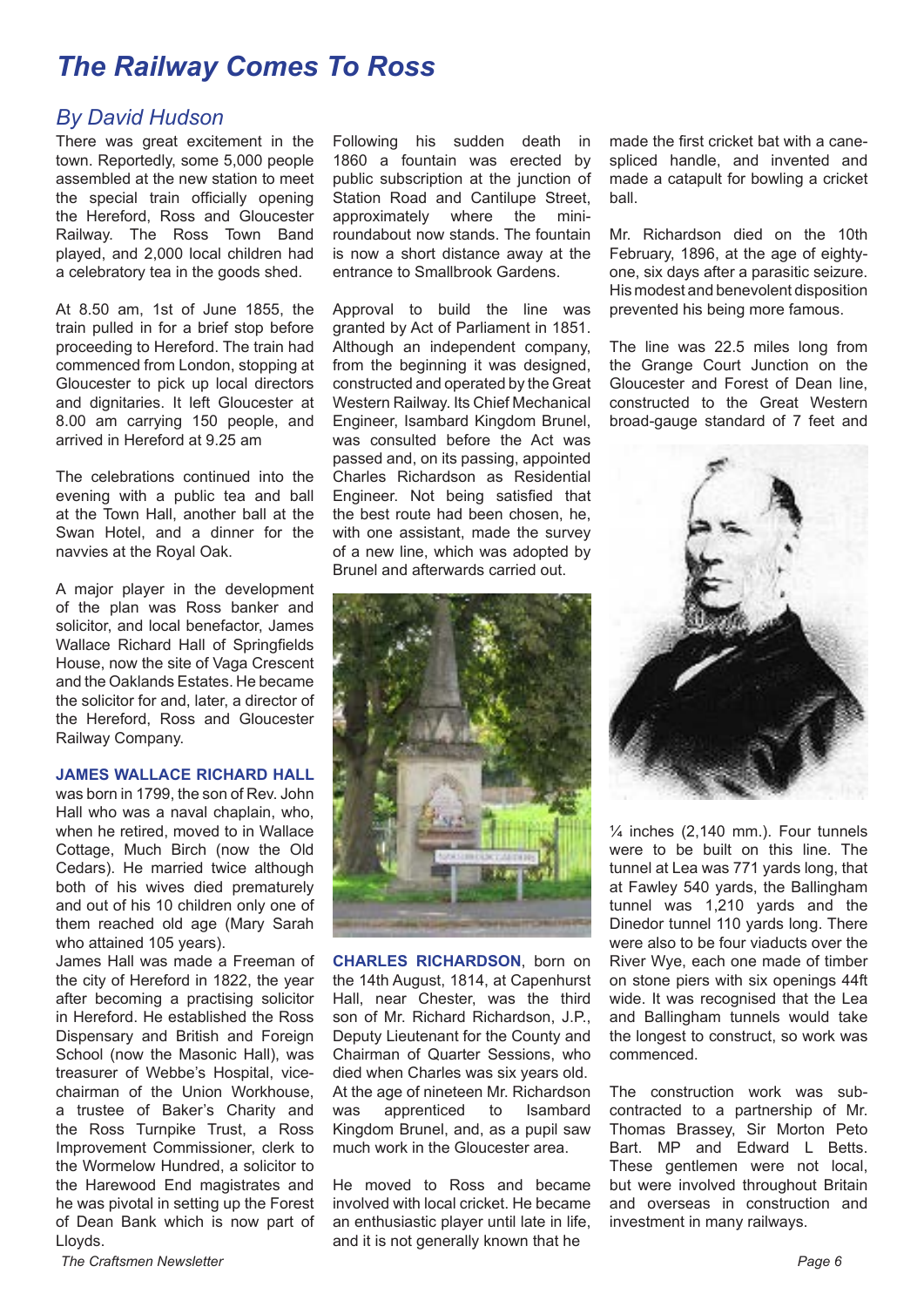**THOMAS BRASSEY** was a major<br>and **highly** regarded English regarded civil engineering contractor and manufacturer of building materials who was responsible for building much of the world's railways in the 19th century.

Born in 1805, Thomas Brassey was the eldest son of John Brassey, a prosperous farmer, and his wife Elizabeth, living at Aldford, near Chester. Thomas Brassey was educated at home until the age of 12, when he was sent to The King's School in Chester. Aged 16, he became an articled apprentice to a land surveyor and agent, William Lawton.

Brassey set up his business in Birkenhead, expanding into quarrying and brickmaking; he supplied many of the bricks for the expansion of Liverpool.



In 1831 he married Maria Harrison, the second daughter of Joseph Harrison, a forwarding and shipping agent with whom he had come into contact during his early days in Birkenhead. They had three sons. By 1847, he had built about one-third of the railways in Britain, and by time of his death in 1870 he had built one in every twenty miles of railway in the world. This included three-quarters of the lines in France, major lines in many other European countries and in Canada, Australia, South America and India. He also built the structures associated with those railways, including docks, bridges, viaducts, stations, tunnels and drainage works.

As well as railway engineering, Brassey was active in the development of steamships, mines, locomotive factories, marine telegraphy, and water supply and sewage systems,

including part of the London sewerage system, still in operation today, and was a major shareholder in Brunel's The Great Eastern.

In later life the family established a more-or-less permanent base in Lowndes Square, Belgravia, London.

Brassey developed cancer, but continued to be involved in his projects. On 8 December 1870 he died from a brain haemorrhage in Victoria Hotel, St Leonards and was buried in the churchyard of St Laurence's Church, Catsfield, Sussex where a memorial stone has been erected. The Oxford Dictionary of National Biography describes him as "one of the wealthiest of the self-made Victorians". He left a fortune of over £5 million, equivalent to about £600 million in 2020.

**SIR SAMUEL MORTON PETO**, 1st Baronet, MP, normally called Morton Peto, was born on 1809, in Woking, Surrey. As a youth, he was apprenticed as a bricklayer to his uncle Henry Peto, who ran a building firm in London. When his uncle died in 1830, Peto and his older cousin, Thomas Grissell (who had been a partner to his uncle for five years), went into partnership. The firm of Grissell and Peto (1830–1847) built many well-known buildings in London, including the Reform Club, the Oxford & Cambridge Club, the Lyceum, St James's Theatre and Hungerford Market at Charing Cross.

In addition, they built Nelson's Column and the new Houses of Parliament (1843) and the infrastructure of the London brick sewer.



In partnerships, primarily with Edward Betts he was involved in numerous railway construction projects in Britain and overseas. He was at one time regarded as the largest employer of labour in the world!

The Peto and Betts partnership became insolvent in 1866 due to a combination of the failure of the bank, Overend, Gurney and Company, and their involvement in the failure of the London Chatham and Dover Railway.

In 1844, Peto bought Somerleyton Hall in Suffolk. He rebuilt the hall with contemporary amenities, as well as constructing a school and more houses in the village. He next built similar projects in Lowestoft. Peto served for two decades as a Member of Parliament. He was elected a Liberal Member for Norwich in 1847 to 1854, for Finsbury from 1859 to 1865, and for Bristol from 1865 to 1868. During this time, he was one of the most prominent figures in public life. He helped to make a guarantee towards the financing of The Great Exhibition of 1851, backing Joseph Paxton's Crystal Palace.

In 1855 Peto was made a baronet; (1st of Somerleyton Hall) but in the 1860s his businesses ran into trouble, so that in 1863 he sold Somerlyton Hall and in 1866 became bankrupt. His reputation as a trustworthy businessman was badly damaged and never fully recovered. He died in obscurity in 1889.

**EDWARD LADD BETTS** was born in 1815 at Buckland, near Dover, son of William Betts (1790–1867), a successful contractor's agent and railway contractor.

He was apprenticed to a builder at Lincoln. However, becoming more interested in engineering, he then worked as agent for Hugh McIntosh, building the Black Rock lighthouse, Anglesey, then the Dutton Viaduct on the Grand Junction Railway. He became involved in numerous rail projects, entering into partnership with Peto.

In 1843, Betts married Ann Peto, the sister of Samuel Morton Peto. Both are interred in the family vault in the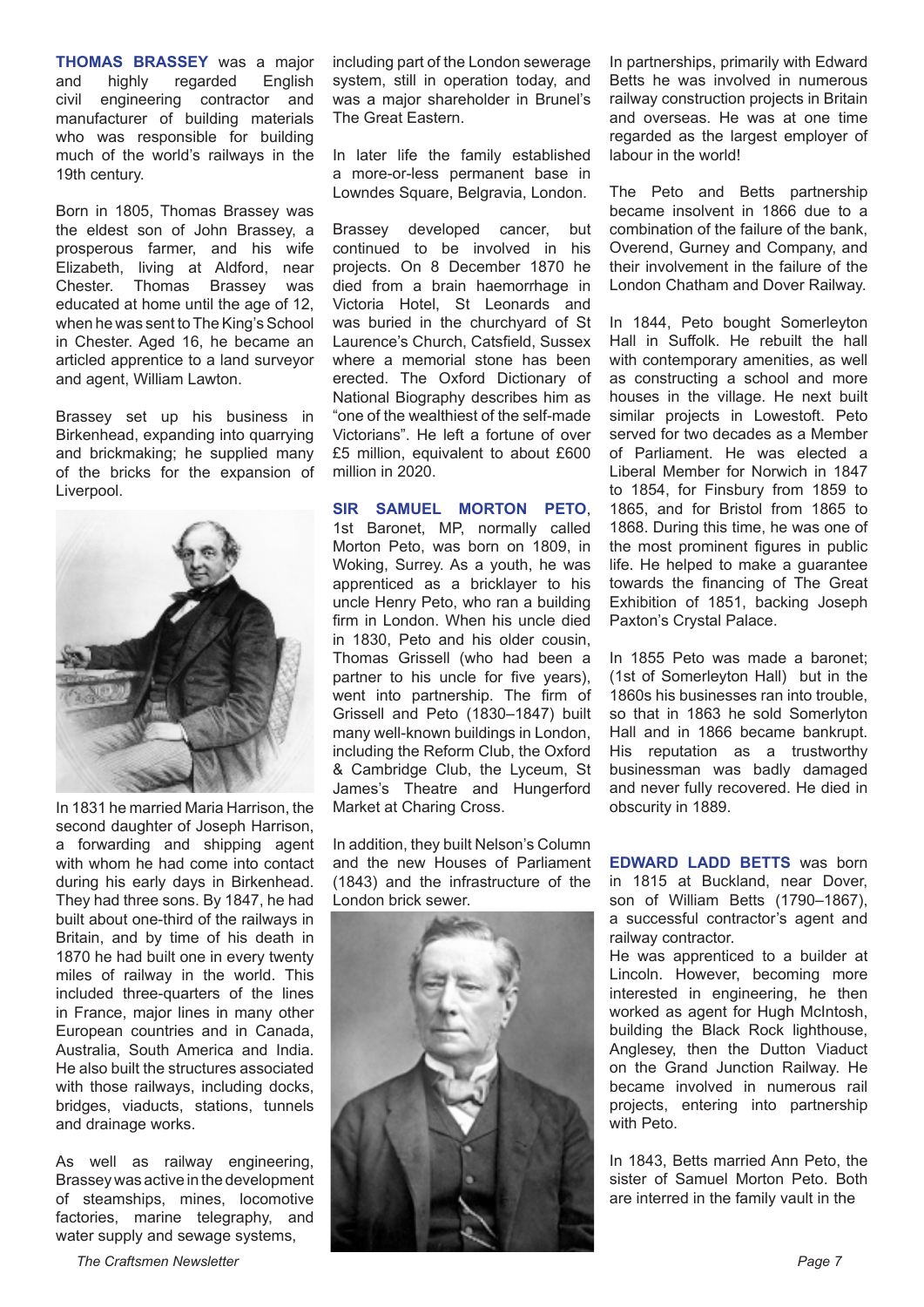

churchyard of St Peter and St Paul's Parish Church, Aylesford. They had eight children.

Their family home was Preston Hall, near Aylesford. He became a magistrate and High Sheriff of Kent.

Following the bankruptcy of the railway company he was forced to sell the Hall. On doctor's advice he moved to Aswan, Egypt, dying in 1872.

Building began in 1851, and the first part open on schedule in 1853 from Grange Junction to Hopesbrook, where a temporary station was built. However, the remainder was subject to several delays. Lea tunnel proved to be even more difficult than expected. Although the highest point of the line in was subject to water problems, in 1853 being completely flooded. Despite this the line was expected to be completed by November 1854. Bad weather and further water problems delayed the official opening until Friday 1st June 1855.

To ensure all was well for the opening a heavy locomotive (reported as being 50 tons) thoroughly tested the tracks and infrastructure on 31st May. This was completed without difficulty. The Hereford Times of 25th May had announced that Brunel and the partners would be attending for a celebratory dinner at the Green Dragon Assembly Rooms, but all sent their apologies.

The opening did not just make local news but was celebrated nationally, being reported in the "Illustrated London News" for July 14, 1855 describing the line opening and Ross as:

#### **OPENING OF THE HEREFORD, GLOUCESTER RAILWAY.**

"At length we have the satisfaction to record the opening of this line Railway, which took place on the 1st day of June last, with great rejoicings. On a Rocky eminence looking over the Wye stands the town of Ross. Nothing can be more picturesque than its position from the Railway.



The woodcut associated with the article.

We should add that the opening of this line of railway gives the tourist cheap and easy access to the tour of one of the finest rivers in Europe. The Wye tour, considered not to be excelled by any in Switzerland, can, by means of this railway, be accomplished in less than two days; and, by an excursiontrain of Great Western,

there is not a mechanic in London who may not enjoy, at the cost of one day`s labour and three days` wages, a treat hitherto only within reach of the wealthy."

Regular services commenced the following day; six trains from Hereford to Gloucester, and five in the opposite direction. The first trains of the day crossed at Ross at 8.55 am., whilst the last train left Ross at 7pm. The Sunday service was one train in each direction. Although the original plan was for a double tracked railway, this was never built, the railway remaining single track with passing places at several stations.



# *There's more than one way to earn a living Part 10*

*Patrick Eyre continues to recount his career moves.* 

Having installed the conveyor and mixer unit on the Hino chassis cab the driver arrived from Dublin. Out of interest I asked him to drive it onto a public weigh bridge to check its unladen weight ,and by my calculations it would be down to carrying a payload of 5m<sup>3</sup> or less on the UK roads. Chatting to the driver before he left he thought there were no such restrictions on weight limits in the Republic, but if there was he didn't know of any. He thought the conveyor attachment was a great idea and he hoped his boss would let him put it to work. He also thought our mixer unit was far superior to the ones his boss was buying, as indeed I did, and I would be going through the after sales

routine with his boss in due course. The first port of call was in Seven Oaks Kent and meeting the regional manager of an area taking in all of Kent and Sussex with 35 batching plants. I had originally arranged the appointment with him who in turn had contacted his area managers who would find a site in their area of operation currently delivering concrete to a customer who had offloading problems involving the use of a crane or concrete pump. I had previously sent the regional manager descriptive information showing the feasibility of what the conveyor could do or could not do. The site just happened to be in Sevenoaks and not Worthing.